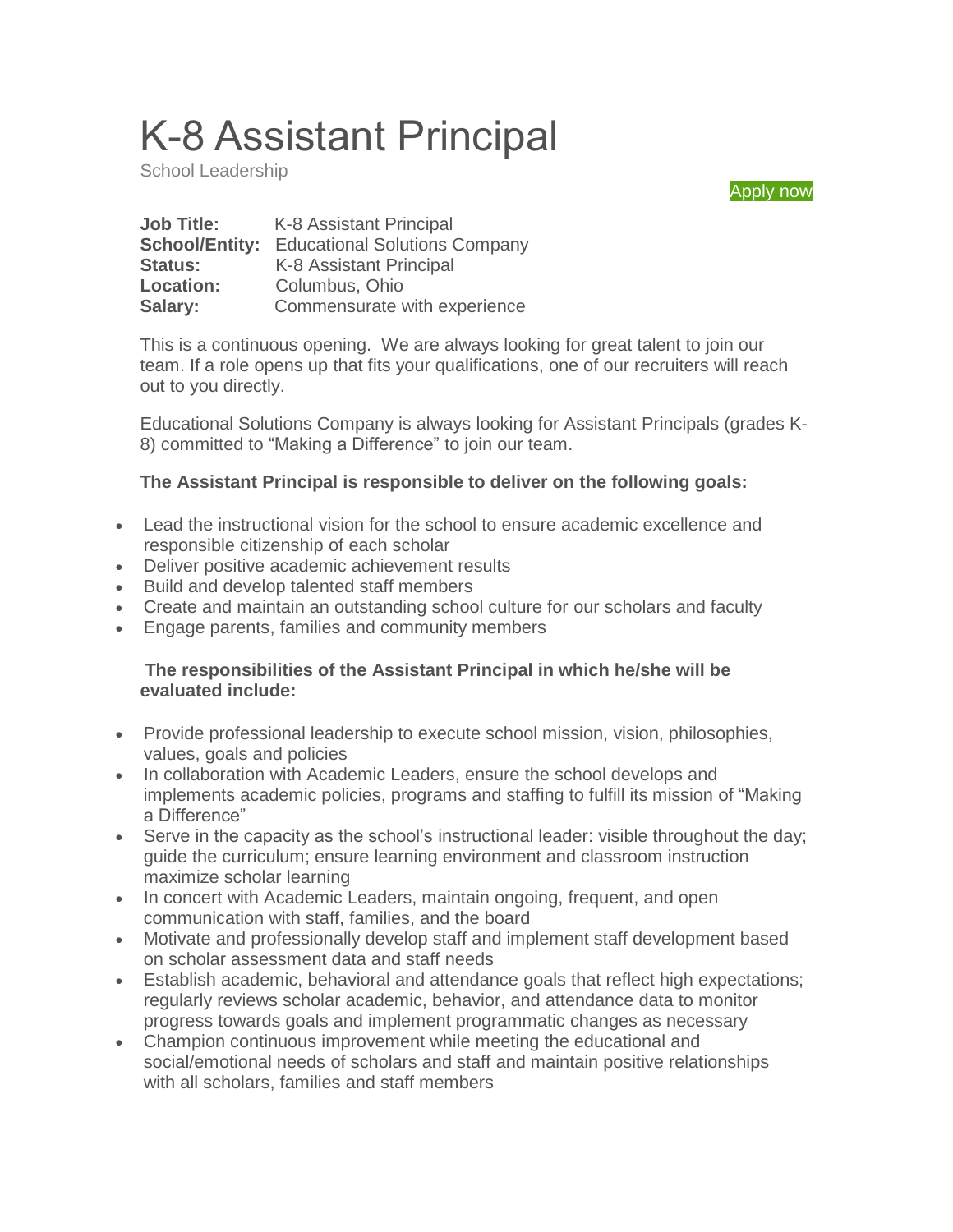- Work to foster a nurturing, safe school culture and a learning community that nurtures and supports scholars, family, staff and diversity
- Work with the Principal collaboratively to ensure PBIS is being used throughout the school environment
- Work with the Principal and other Academic Leaders collaboratively on behavior plans, interventions and consequences, that support PBIS
- Work with Administrative Leaders on the implementation of, and adherence to Policies and procedures that guide, track and/or document the activities of the school: this includes, but is not limited to, management of school records and resources as necessary and school compliance with ODE and other applicable laws and regulations
- Oversee the development and implementation for new Board approved programs.
- In collaboration with the Principal, supervise, evaluate, hire and terminate instructional staff with the academic leadership team and HR Director
- Oversee the successful execution of all school programming
- Follow established curriculum which reflects the mission, values and culture of the school and is aligned with the State Common Core
- Work with Enrollment Coordinator to ensure school meets enrollment targets
- Oversee external relations, including facilitating partnerships with the community, the Ohio Department of Education, and other key entities involved with the school with support from the Management Company
- Attend all grade level team meetings on a regular basis
- Supervise academic leadership team members
- Keep abreast of successful instructional methodologies and practices and share with staff
- Provide staff with multiple open channels for both giving and receiving feedback

### **Skills & Qualifications:**

- Bachelor's degree required. Master's degree in administration preferred.
- Valid Ohio Principals license required
- Minimum of four years teaching experience in education required
- Passion for the vision and mission of Educational Solutions Company
- Personal commitment to high expectations with an ability to inspire others to pursue the same
- Proficient in Microsoft applications products
- Excellent oral, written and verbal communication skills for intended audiences
- Strong communication, organizational, public relations and interpersonal skills
- Self-motivated with the ability to meet deadlines, problem solve and work independently
- Respected presence with the ability to maintain a professional demeanor ad appearance
- Demonstrate ability to work as a team member and foster collaboration
- Relentlessness in ensuring the academic success of each scholar
- Understanding of best practices in core content areas for all grade levels
- Experience coaching instructional staff through modeling and support
- Expectation of long and unusual hours